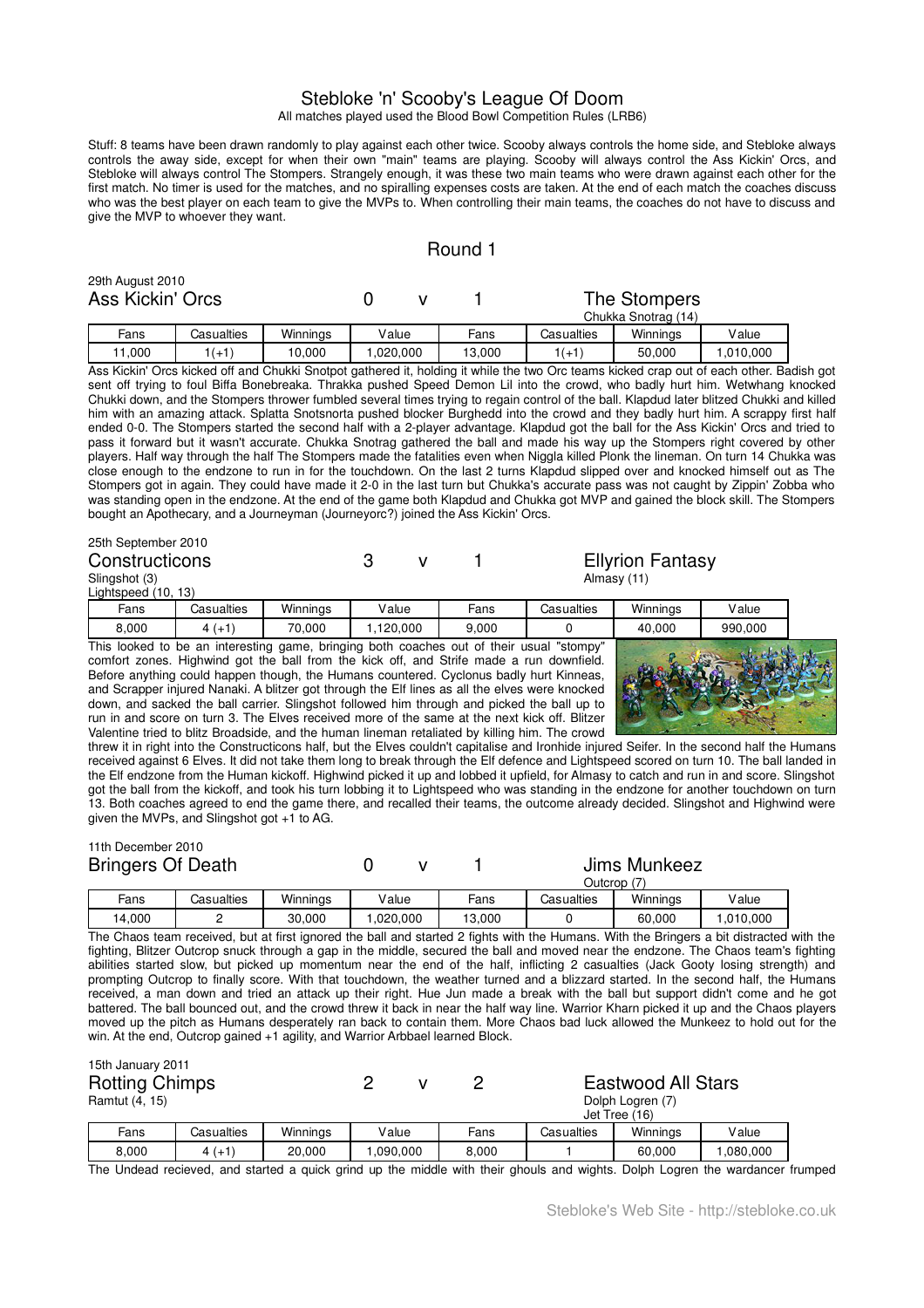Goulash and put him out for the game, but lineman Sycamore L Jackson killed himself trying to dodge away from a mummy. Rumbling Ramtut found himself open in the endzone but failed to catch the pass from Globyool. The ball scattered into the endzone, and the elves couldn't get back to clear, and Ramtut picked it up for the TD. The Chimps continued their pummelling, with Drutt hurting Brad Pine, and King Tut Tut hurting Lime Neeson. Ball carrier Yew Jackman came under pressure, but dodged away from his chasers and passed to catcher Jet Tree who sprinted up the pitch. A wight got back to pull the catcher down, as zombie Gurgley went in for the foul and killed lineman Willow Smith. Arnold got the ball but fell over going for it with a chance of a touchdown. Dolph showed him how it was done, dodging in to pick up and score. The Elves received in the second half and Arnold made a run with the ball down the left flank, hoping to take advantage of King Tut Tut being stunned with a rock. Globyool managed to slap the wardancer down, and the crowd threw the ball back in nearer the half way line. Wight Ramtut got the ball again and made a run up their left. The elf team was slowly wittled down to 5 players through deaths, injuries and knock outs. Play turned dirty, with both teams putting the boot in, and Gurgley got sent off. Near the end of the half, Ramtut stepped into the endzone unchallenged for his second. At the kick-off, the players then rioted, and the ref put time back a turn. Combined with a touchback, Jet Tree had the ball and sprinted up the left. The other 4 elf players lept and dodged to cover his run and the Undead could not get back to stop the elves scoring a very lucky late equaliser. In their last turn, Sphinxy bloke got mad and hurt Christopher Tree. That was it. Dolph and King Tut Tut got MVPs. Ramtut got mighty blow, Tut Tut got guard, and Dolph got side step. The Chimps Necromancer got to work late and raised one of the elven dead as a new zombie, Flemface.

### Round 2

| 10th March 2011<br>Ass Kickin' Orcs |            |          |       | Bringers Of Death<br>Kokk (8, 13) |      |            |          |       |
|-------------------------------------|------------|----------|-------|-----------------------------------|------|------------|----------|-------|
| Fans                                | Casualties | Winnings | Value |                                   | Fans | Casualties | Winnings | Value |
| 11.000<br>50.000                    |            | ,020,000 |       | 15.000                            |      | 80,000     | .160,000 |       |

A scrappy first half kicked off in pouring rain as the Orcs received. The ball landed right behind their line of scrimmage on their right flank, but typically in a match between these 2 teams all thought of the ball was lost for the first few turns as they thumped each other about the head. Eventually, beastman Kturd grabbed the ball and made a run for it, but was flattened by a blitzing Badish. Badish in turn was badly hurt as Ktitt frumped him right back. A few more beastmen got through the Orc lines, and Kokk grabbed it and made no mistake to score on the last turn of the half. The second half started with a pitch invasion, and in an astonishing display of violence the crowd stunned all the Orc players bar 2, which were then stunned by the Bringers in their first turn. Kokk picked up the ball again and the Chaos players got up the pitch easily to score their second. The last few turns of the half were dominated by turnovers as the Chaos tried to get in again, and it ended 2-0. Sorbag and Kokk got MVPs, and Kokk got extra arms. The Bringers hired another beastman (Knoob) and an Apothecary.

| 20th March 2011<br>Jims Munkeez |                  |            |           |        | The Stompers<br>Chukka Snotrag (6)<br>Zippin' Zobba (16) |            |           |       |
|---------------------------------|------------------|------------|-----------|--------|----------------------------------------------------------|------------|-----------|-------|
|                                 | Fans             | Casualties | Winnings  | Value  | Fans                                                     | Casualties | Winnings  | Value |
|                                 | 16,000<br>50,000 |            | 1,160,000 | 15,000 |                                                          | 70.000     | 1,090,000 |       |

The Orcs received and started to move up the right wing. Niggla Nobblenose badly hurt Crazy Eddie, then Zippin' Zobba badly hurt Outcrop. 3 other human players got knocked out, and some bad luck meant they could not stop ball carrier Chukka Snotrag from nipping in to score. The outnumbered humans tried a quick counter attack with catcher Magic Magic who dodged through and sprinted up the pitch, but fell on his second go for it, helping the Orcs see out the half. In the second half, the humans fashioned an early chance when Magic broke through and tried to pass to fellow catcher Quickshift who was open in the endzone, but the pass was not accurate. Chukka Snotrag gathered it and was able to move up the pitch with other Orc support. The humans were reduced to 5 players through knockouts, but the Orcs had to hand it off to have a chance of reaching the endzone. Luckily, Zobba took hold of it and moved in for the second on the last turn. Zobba and Hue Jun got MVPs. Zobba got guard, and Hue Jun got accurate. The Stompers bought Kragg Clobbawart, and the Munkeez bought Weewilywinky.

| 26th July 2011        |               |                 |          |   |                |                 |  |  |
|-----------------------|---------------|-----------------|----------|---|----------------|-----------------|--|--|
| <b>Rotting Chimps</b> |               |                 |          |   | Constructicons |                 |  |  |
| Rumbling Ramtut (16)  |               |                 |          |   |                |                 |  |  |
| Eonc                  | $C$ acualtioc | <i>Minnings</i> | مبراه ۱/ | E | Cacuplica      | <i>Minnings</i> |  |  |

| -ans | }asualties | Winnings | /alue   | Fans  | <i>i</i> asualties<br>بجەب | Winnings | V alue   |
|------|------------|----------|---------|-------|----------------------------|----------|----------|
| .000 |            | 80,000   | 190.000 | 9,000 |                            | 10.000   | .020.000 |
|      |            |          |         |       |                            |          |          |

The Undead received and Billy Bones got it, and they started to crunch up the pitch, knocking out human players. Through a complete fluke, King Tut Tut went down as he challenged lineman Broadside with 2 double attacker down rolls. This allowed Blitzer Cyclonus to nip in to get the ball and run deep into the Chimps' half. The Undead got players back to stop the human scoring chance, and the half ended 0-0. But all 4 knocked out human players remained unconscious, giving the Cons just 8 players for their drive. Cyclonus got a touchback and broke through on the left wing, but tripped up and stunned himself. Getaway followed and attempted to collect, but was nobbled and the ball scattered into the crowd, who threw it back in near the half way line. Rumbling Ramtut got the ball and the Undead slowly ground forward as more humans fell. Billy Bones broke Scrapper's hip, and killed Cyclonus, who was luckily saved by apothecary Ratchet. Ramtut walked it over the line on the last turn, with the Cons having 3 players on the pitch. Billy Bones and Getaway got the MVPs, with Billy Bones getting Block. The Chimps bought Alghoul.

|                           | <b>UUI AUGUSLEUT</b><br><b>Eastwood All Stars</b> |            |          |       |         | Strife (7) | <b>Ellyrion Fantasy</b><br>Leonhart (15) |       |
|---------------------------|---------------------------------------------------|------------|----------|-------|---------|------------|------------------------------------------|-------|
|                           | Fans                                              | Casualties | Winnings | Value | Fans    | Casualties | Winnings                                 | Value |
| 7000<br>$3(+1)$<br>80,000 |                                                   |            | ,100,000 | 8000  | $3(+1)$ | 50.000     | ,080,000                                 |       |

 $6th$  August 2011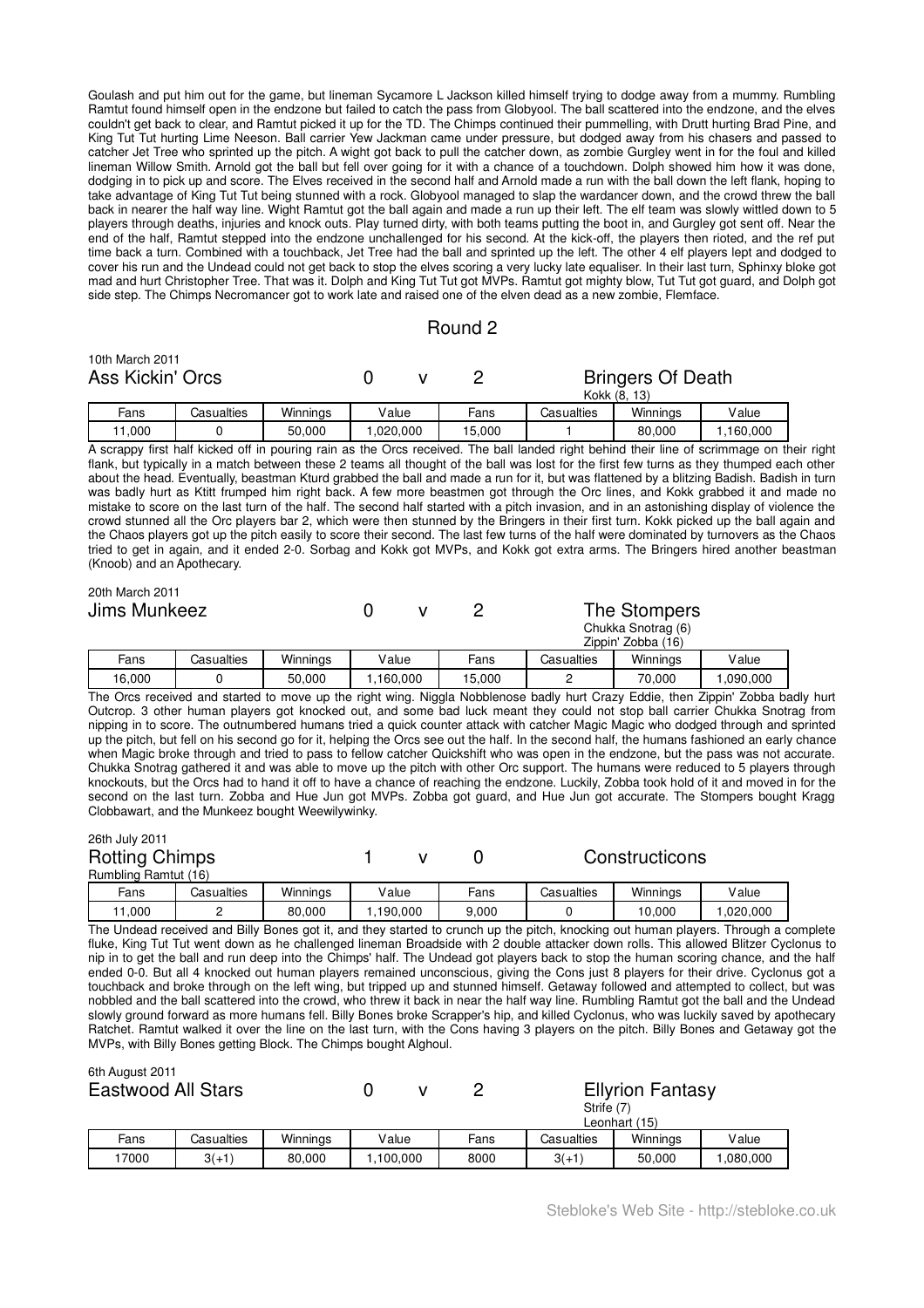The match began in sweltering heat, with Fantasy receiving. The All Stars fans threw a rock, seriously injuring Almasy. Fantasy broke through on the right with Highwind the thrower, and an All Stars journeyman fell over and badly hurt himself running back to cover. Strife badly hurt Dolph, but Highwind dallied too long and three All Stars players got back to drag him down. Trying to help, Quistis was seriously injured by Arnold. Christopher Tree seriously injured a Fantasy journeyman as both teams struggled to get the ball deep in All Stars half. Yew Jackman got the ball and attempted to dodge in order to pass, but tripped and fell, allowing Strife to collect and run in to score. Both teams were affected by the heat, as a couple of players passed out. But at the kick off the weather changed back to normal. All Stars received, and as Yew Jackman went for the ball, the sky went dark with a magical eclipse, meaning all players temporarily acted like Goblins. Charlie Chestnut ran into the Fantasy half, and badly hurt Highwind as the thrower tried to take him out. But All Stars could not equalize before half time.

Start of the second half Fantasy had 7 players to All Star's 9, but the High Elves quickly worked at balancing that when Strife badly hurt Arnold, followed by Wallace clattering Christopher Tree and giving him a niggling injury. An All Stars journeyman then got sent off for fouling, and the Wood Elves were under pressure. Yew Jackman got the ball on the left wing near the half way line, and was about to attempt a long pass to Jet Tree the catcher who was on the right touchline, but Yew fell trying to dodge, and Jet was pushed into the crowd by Strife, and they knocked him out. Lineman Leonhart picked up the ball and moved up the pitch with support, and scored near the end of the half. Charlie Chestnut and Strife got MVPs. Charlie Chestnut got block, and Strife got mighty blow. Fantasy bought an apothecary. Strange in a match between two elven teams, that not one pass attempt was made.

### Round 3

| 12th Aug 2011<br>Ass Kickin' Orcs<br>Sorbag (5)<br>Klapdud (14) |            |          |           |  |       | <b>Eastwood All Stars</b> |          |           |  |
|-----------------------------------------------------------------|------------|----------|-----------|--|-------|---------------------------|----------|-----------|--|
| Fans                                                            | Casualties | Winnings | Value     |  | Fans  | Casualties                | Winnings | Value     |  |
| 8,000                                                           | 5          | 30,000   | 1,110,000 |  | 7.000 |                           | 10.000   | 1,150,000 |  |

At the start of the game Wardancer Arnold had his drink spiked and started the game really stupid, and the Orcs got a brilliant coaching re-roll. Dolph lept over the Orc defence line, and Yew collected the ball and tried to lump it up the pitch, but Sorbag intercepted. Klapdud battered Charlie Chestnut and seriously injured him, and Twonk knocked out Jet Tree. The Wood Elf defence melted away from the Orcs, afraid of more injuries, and Sorbag easily stepped in to open the scoring. Jet came back on at the kick off, but the Orcs got perfect defence and Sorbag redeployed. Yew Jackman failed to pick up the ball, and Lime Neeson collected the scattered ball. But Sorbag, on form today, soon broke through the thin Elf line and clattered him down. As Orcs piled through the centre, Thrakka badly hurt Dolph, and Klapdud easily gathered the ball. The Orcs cage moved forward, looking certain to score another, and Arnold tried to leap inside just to put a tackle zone on, but couldn't manage it and clattered to the ground. Twonk broke through into the endzone, and Klapdud sent a pass right into his hands but he couldn't catch, and the half ended 1-0. At the kick off the Orcs got quick snap, putting the Elves under pressure. The Journeyorc seriously injuring a Journeyelf, and Zonk badly hurt another Journeyelf and seriously injured Brad Pine. With just 5 Elves on the pitch, Klapdud had no trouble running in to score. Yew Jackman caught the ball from the kick off, and Arnold lept over the Orc line to get in a good place to receive, but fell over going for it. Yew then got clattered as Orcs piled through the centre, and the ball scattered into Twonk's hands, but he was just too far away from the endzone to make it a third TD before the end. Klapdud and Yew Jackman got MVPs. Klapdud got Hail Mary Pass, Sorbag got +1 armour, and Yew Jackman got Leader. The Ass Kickin' Orcs bought Black Orc Thrall, and the Elves bought another re-roll.

| 10th September 2011   |  |
|-----------------------|--|
| <b>Rotting Chimps</b> |  |

0 v 1 The Stompers

| Chukka<br>Snotrag<br>(16) |            |          |         |        |            |          |         |  |  |
|---------------------------|------------|----------|---------|--------|------------|----------|---------|--|--|
| Fans                      | Casualties | Winninas | Value   | Fans   | Casualties | Winnings | Value   |  |  |
| 9.000                     |            | 30,000   | 100.000 | 19,000 |            | 40.000   | 130,000 |  |  |

The Chimps received and Alghoul caught the kick. He moved behind the front line of Mummies, but the Undead couldn't break through and 7 turns passed in a ruck on the halfway line. Splatta Snotsnorta badly hurt Drabbling Drutt, and then Dribbley got sent off fouling Ug The Stupid for the second time. At the end, Alghoul made a pass to Globyool, but it was too late to score.

More of the same in the second half. Chukka Snotrag picked up the ball, but two Ghouls soon got through and clattered him down, causing another ruck on the halfway line for about 6 turns. Biffa Bonebreaka smacked Rumbling Ramtut and smashed his collar bone which was not regenerated, and Goulash also ended up badly hurt. Biffa got his ankle smashed by King Tut Tut but the Stompers' Apothecary managed to heal it. A failed Orc attempt to pick up the ball saw it scatter through the ruck and pop out among mostly Stompers players. King Tut Tut attempted to blitz but fell going for the square he needed. Chukka was able to pick it up and run in to score right at the end. Speed Demon Lil and Alghoul got MVPs. Alghoul got sure hands and Speed Demon Lil got lucky and picked up dodge.